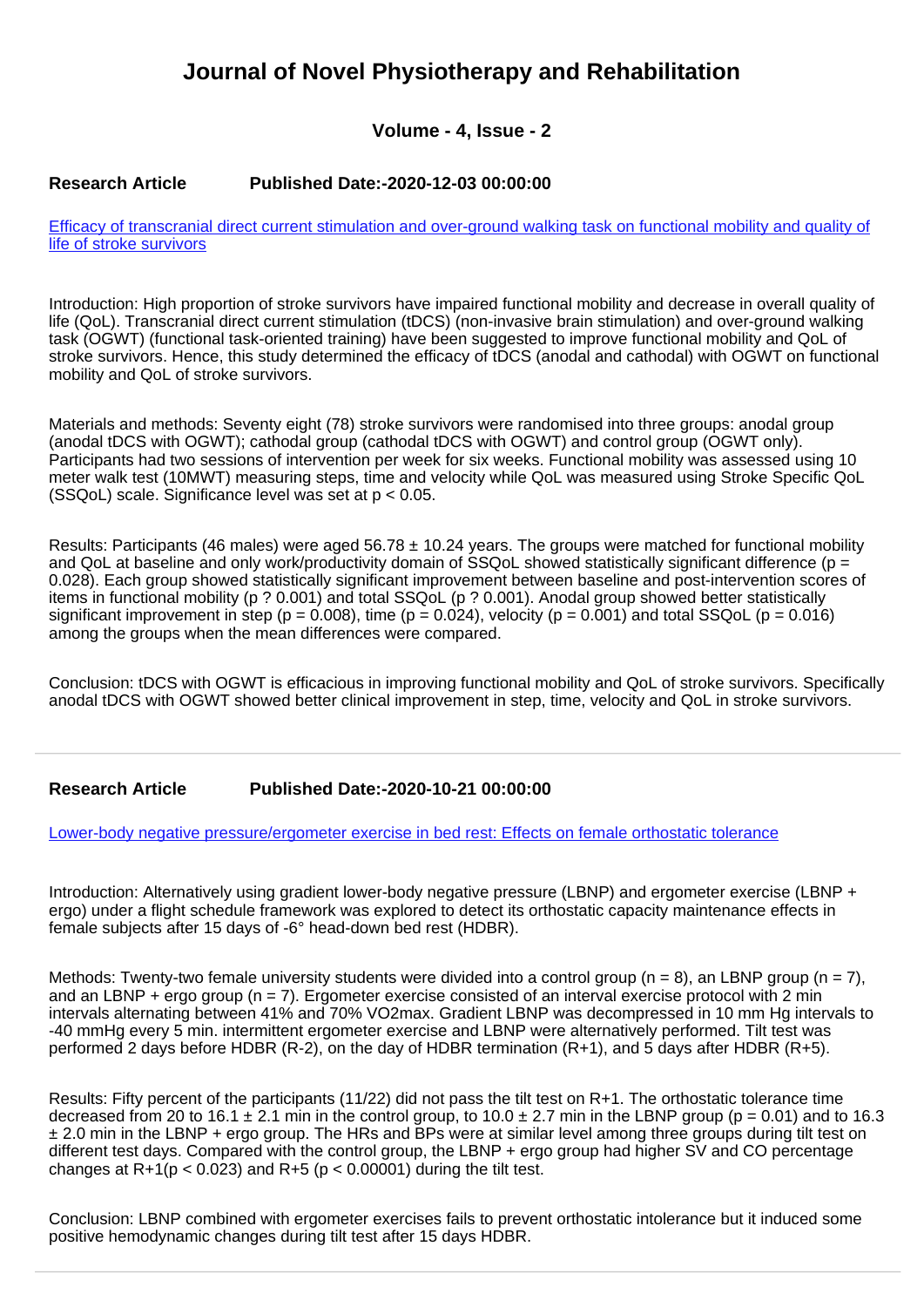[Comparison of muscle activation of 3 different hip belt squat techniques](https://www.rehabilityjournal.com/articles/jnpr-aid1035.pdf)

The purpose of this study was to differentiate between muscular activity of three different types of belt squats (SquatMax-MD, Pit Shark and Monster Rhino) and the muscle activation of the rectus femoris, vastus medialis oblique, gluteus maximus, and gluteus medius. Fourteen healthy, male athletes, over the age of 18 years, performed 2 sets of 5 repetitions on each of the three belt squat machines with a weight equivalent to each participant's body weight. Athletes were given at least 2 minutes of rest between each set and condition. Electromyographic data were collected from four muscles: rectus femoris, vastus medialis oblique, gluteus maximus, and gluteus medius muscles. ANOVA revealed the SquatMax-MD belt squat resulted in the highest muscle activation in every muscle, with significantly higher activity in the rectus femoris, vastus medialis oblique, and gluteus medius muscles. The Monster Rhino belt squat produced the second highest muscle activation with the Pit Shark belt squat creating the lowest muscle activation. In totality, the SquatMax-MD produced 38.7% greater muscle activation than the Monster Rhino and 12.2% greater activation than the Pit Shark. The belt squat can be an advantageous exercise because it can effectively load the lower body while de-loading the spine and upper body. The difference in activation between the SquatMax-MD and other belt squats may be due, in part, to the design of the machines. The additional activation produced by the SquatMax-MD belt squat may be useful for individuals seeking hypertrophy, strength, or a reduction in injury risk.

## **Research Article Published Date:-2020-07-30 00:00:00**

[Short term effectiveness of extra corporeal shock wave therapy for plantar fasciitis: A systematic review and](https://www.rehabilityjournal.com/articles/jnpr-aid1034.pdf) [meta-analysis](https://www.rehabilityjournal.com/articles/jnpr-aid1034.pdf)

Background: The argument on whether extracorporeal shock-wave therapy (ESWT) is beneficial in short- term intervention in adults with plantar fasciitis. It is important and necessary to conduct a meta-analysis to make a comparatively more reliable and overall assessment of the outcomes of ESWT in the less than 6 months.

Methods: We conducted a systematic review and meta-analysis of randomized control trials from MEDLINE, EMBASE and CINAHL databases from 2000 to 2020. Randomized trials that evaluated extracorporeal shock wave therapy used to treat plantar heel pain were included. Trials comparing an extra corporeal shock wave therapy with control/placebo were considered for inclusion in the review. We independently applied the inclusion and exclusion criteria to each identified randomized controlled trial, extracted data and assessed the methodological quality of each trial.

Results: Four studies involving 645 patients were included. 3 RCTs (n = 605) permitted a pooled estimate of effectiveness based on overall success rate and composite score of visual analogue scales for pain at follow-up 1 (12 weeks). The pooled data showed no significant heterogeneity at the three-month follow-up (p - value of chi-square = 0.61,  $p = 0.74$  and  $12 = 0\%$ ). The shock wave group had a better success rate than the control group at the three-month follow-up (OR = 2.26, 95% CI = 1.62-3.15,  $p - 0.00001$ ). For reduction of pain the pooled data showed no significant heterogeneity (p - value of chi-Square 0.28 and I2 22%). There were significant differences between the ESWT and control groups for all follow-up visits (random-effect model, three trials, MD = 15.14, 95% CI  $= 13.86$  to 16.42,  $< 0.00001$  at three-month).

Conclusion: A meta-analysis of data from three randomized-controlled trials that included a total of 605 patients was statistically significant in favor of extracorporeal shock wave therapy at follow-up 1(12 weeks).

## **Research Article Published Date:-2020-07-13 00:00:00**

[Physical activity and health-related quality of life among physiotherapists in Hebron/West Bank](https://www.rehabilityjournal.com/articles/jnpr-aid1033.pdf)